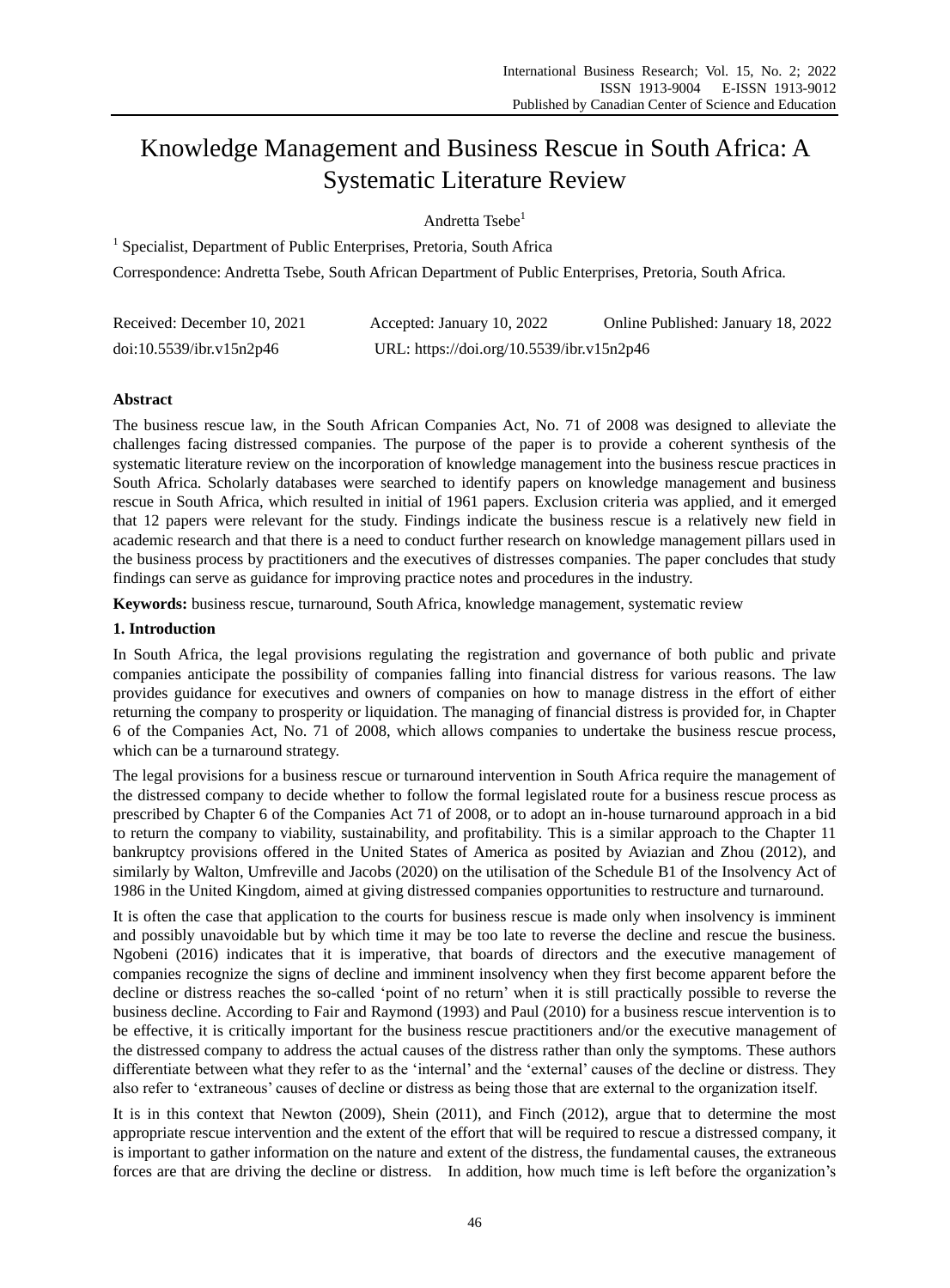decline or distress reaches the so-called "point of no return" and closure due to insolvency becomes unavoidable.

These scholars sought to understand the causes and operational indicators of a company in distress within the context of strategic management within organizations. Given the link between business rescue and its relevance to business sustainability (Pretorius, 2008; Lebeloane, 2017), company executives need to foresee failures that can be fatal to the company, causing a deterioration in the market and ultimately leading to bankruptcy.

## *1.1 Purpose of the Paper*

The purpose of this paper is to synthesize literature on a business rescue in South Africa and similar provisions available for turnaround of distressed businesses. Additionally, analyse the knowledge management practices used in the implementation of business rescue. Synthesizing existing research in this paper is important as to integrate and build a theoretical bridge between findings in literature on business rescue and address any gaps found in practice.

### *1.2 Literature Review*

### 1.2.1 Business Rescue

The history of business rescue in South Africa, according to Wood (2007), can be traced back to the Dutch settlers who introduced the Insolvency Ordinance of Amsterdam. The British subsequently modified the Dutch insolvency law in 1829 and also instituted successive similar laws in the various republics of pre-Union South Africa. After the Anglo-Boer War and the formation of the union of South Africa in 1910, a new common solvency law was adopted in 1916, which included provisions from the preceding laws and was amended in 1936, after the Second World War. The 1936 Insolvency Act applied only to individuals, whereas the Insolvency Act of 1973 applied to business organizations and corporations, according to Wood (2007).

The Insolvency Act of 1936 defined insolvency as "a debtor whose estate is under sequestration and includes such as debtor before the sequestration of his estate", according to de Clercq Evans, Abrie, and Graham (2011). The liquidation of companies was originally governed by the Companies Act, No. 61 of 1973, which incorporated sections of the 1936 Insolvency Act. According to Pretorius (2008), Section 339 of the Companies Act (1973) articulates the provision of insolvency as "being applied *Mutatis Mutandis* in respect of any matter not specially provided for by this Act". Although the abovementioned Companies Act (1973) has been replaced by the Companies Act, No. 71 of 2008, the liquidation of companies is still governed by Chapter 14 of the Companies Act of 1973.

Beuthin and Luiz (2000), confirm that an application for insolvency of a company is made according to the provisions of the Companies Act of 1973 as well as the Insolvency Act of 1936, which require that:

- (i) A company must be registered as a corporation,
- (ii) An insolvent estate must be construed as a reference to a corporation; and
- (iii) A special resolution for the voluntary winding-up of a company must be construed as a reference to a written resolution for the voluntary winding-up of a corporation in terms of the Act.

In this context, Pretorius, Delport, Havenga, and Vermaas (1991), explain that, in most cases, the winding-up of a business due to insolvency is done by the court on the grounds that the company is unable to pay its debt. Section 68 of the Companies Act of 1973 gives the courts the powers to wind-down a company if:

(i) The corporation is unable to pay its debts; or

(ii) The corporation has not commenced its business within a year from its registration or has suspended its business for a whole year; or

(iii) The members of the corporation who have more than one-half of the total number of votes have resolved in a meeting of members called for the winding-up and have signed a written resolution to that effect; and

(iv) It appears on application to the court to be just and equitable that the corporation is wound-up.

The court has the discretion to place a business under provisional sequestration and to invoke a *rule nisi* whereby it orders the interested parties to give written reasons why the business must not be fully sequestrated or closed down. According to de Clercq *et al.* (2011), this discretion of the court can be requested by a registered trade or labor union which represents the debtor's employees and by the employees themselves, for the recommendation of business rescue instead of company liquidation.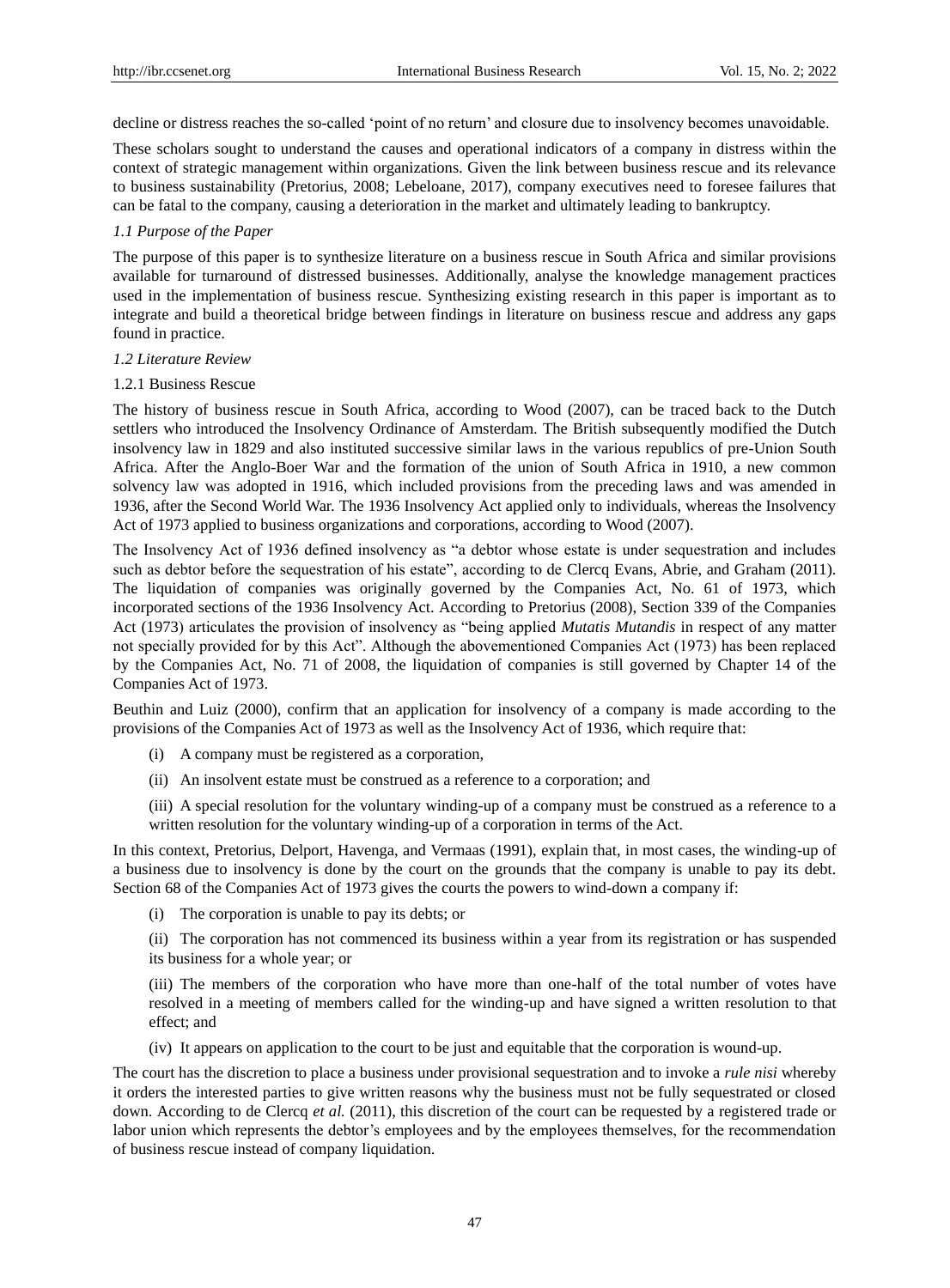The origins of business rescue in South Africa are found in the Companies Act, No. 71 of 2008, which offered companies a reprieve from liquidation in the aftermath of the global economic recession that was experienced at that time. According to the Companies Act (2008), business insolvency in South Africa is proscribed separately from business rescue.

The business insolvency process is governed by Sections 79 and 80 of the Companies Act (2008), as well as Chapter 14 of the Companies Act of 1973. Solvency and liquidity tests are prescribed and must be undertaken prior to embarking on a liquidation process. If a company is found to be solvent and able to pay its debts, it may however be liquidated in accordance with Sections 79 and 80 of the Companies of 2008. Section 80 of the Companies Act (2008) makes provision for solvent companies that choose to liquidate their assets voluntarily. However, if the company is found to be insolvent and is not able to pay its debt, Chapter 14 of the Companies Act of 1973 must be applied for the closure of the company. For insolvent companies, liquidation commences when the board of directors decides to apply for and register the liquidation application with the South African Companies Registration Office. Compulsory liquidation of solvent companies is done after the court has granted orders for the liquidation process to commence. As for voluntary liquidation, the process can commence once the decision of the company"s board of directors has been registered with the South African Companies Registration Office for ratification. Once the assets of the imminently insolvent business have been sold, the company liquidator may apply for a certificate from the Master of the High Court, to terminate the process.

The business rescue process is also applicable to financially distressed companies which are defined in Section 128(f) of the Companies Act of 2008, as follows: "If it appears to be reasonably unlikely that the company will be able to pay its debts as they fall due and payable within the immediately ensuing six months" or "It appears to be reasonably likely that the company will become insolvent within the immediate ensuring six months".

Section 128(c) of the Companies Act of 2008, defines a business rescue process as a plan contemplated in Section 150 of the same act, which is aimed at rehabilitating or turning around the business. Similarly, Section 150 of the Companies Act (2008), defines a business rescue plan and requires that a business rescue plan must include at least:

(i) A complete list of all the material assets of the company, as well as an indication as to which assets were held as security by creditors when the business rescue proceedings began, and

(ii) A complete list of the creditors of the company when the business rescue proceedings began, as well as an indication as to which creditors would as secured, statutory preferment and concurrent in terms of the laws of insolvency, and an indication of which of the creditors have proved their claims.

The proposals that must be included in a business rescue plan are:

(i) The benefits of adopting the rescue plan as opposed to the benefits that would be received by creditors if the company were to be placed in liquidation, and

(ii) The effect that the business rescue plan will have on the holders of each class of the company"s issued securities.

The assumptions and conditions in the business plan must include at least:

(i) The effect, if any, that the business rescue plan contemplates on the number of employees, and their terms and conditions of employment, and

(ii) The circumstances in which the business rescue plan will end.

The business rescue process is generally understood to be an instrument that provides legal certainty to companies that are facing bankruptcy. The Companies Act of 2008 articulates the business rescue process in three sections, which relate respectively to the commencement, investigation, and development of plans and recommendations for implementation. A business rescue process commences when an application is formally lodged in the court requesting reprieve for the company from its creditors. Should there be separate litigation against the company, the court's involvement in business rescue is limited to the commencement of the process.

In accordance with the provisions of the Companies Act of 2008, the business rescue proceedings must be implemented for a period of three months. A provision can be made to extend the duration of the business rescue by six to twenty-four months after the business rescue practitioner seeks support from the main creditors of the business. During the business rescue intervention, Mpofu, Nwafor and Selala (2018) explain that the appointed business rescue practitioner has full management control of the company. The Companies Act of 2008 specifies that during the business rescue process the company can apply for external funding for which it can use unsecured company assets as collateral.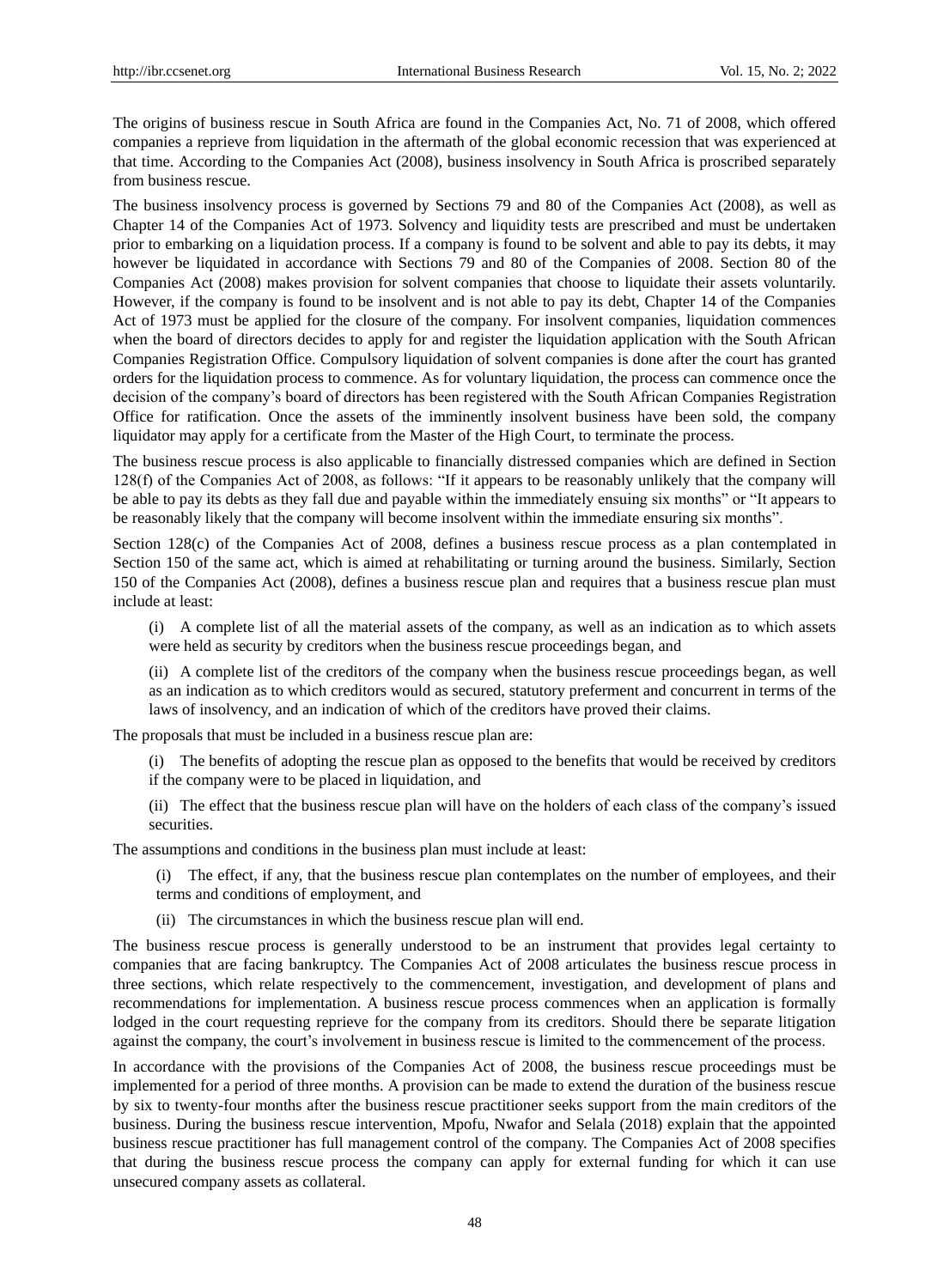Section 153 of the Companies Act No. 71 of 2008 specifies that if a business rescue plan is adopted by the creditors and the board of directors of the company, then the company can continue to trade and the business rescue process will terminate. The termination of the process is resolved when the court sets aside the resolution to commence business rescue or converts the business rescue process into liquidation. The Companies Act of 2008 precludes any performance indicators that are related to the business rescue process. However, Section 154 of the Act states that once the business rescue plan is approved, it is binding on all creditors. Therefore, no claims for debt can be issued against the company once the business rescue process has begun. Nwafor (2017) argues that during business rescue proceedings, there are two types of moratoriums that can be placed on the creditors by the Act to reclaim any outstanding debt, with the aim of giving the distresses company space to restructure or turnaround its performance.

The business rescue process is important for South African companies that seek to avoid liquidation while involving all relevant parties in the re-organization of the company"s future. The aim of the discussion that follows is to differentiate between the business rescue and turnaround strategies that can be used to support the legal provisions according to the Companies Act of 2008.

## 1.2.2 Knowledge Management

Knowledge management is one of the important pillars in organisations and industry practitioners. Harrington (2005) and Calitz and Cullen (2017) explain that knowledge management is a planned and continuous management of tolls, processes, systems and culture used to share, improve and use knowledge that is essential for decision making. The fundamental objective of knowledge management is to improve an organisation or industry effectiveness to disperse lessons and practice notes as part of continuous improvement efforts.

As distressed businesses under business rescue, there is a need for business rescue practitioners and company executives to develop effective knowledge management processes and strategies. In this respect, to ensure effective use of knowledge management, Bhatt (2001) and Byukusenge and Munene (2017) suggest that frameworks be built and implemented that focus:

- (i) People who are responsible for information sharing and incorporation of past lessons into the DNA of the organization and industry.
- (ii) Procedures and techniques that informs how the information will be dispersed in the business.
- (iii) Technology and innovation that underpin the information sharing procedures in the business and to the practitioners in the industry.
- (iv) Culture of information sharing in the industry and improving the rescue processes.

Studies by Pretorius and Rosslyn-Smith (2014), Le Roux and Pretorius (2017) and Rajaram and Singh (2018) made observations on knowledge management variables such as company internal processes, qualification of the rescue practitioners, and creation of enabling environment during the rescue process.

These observations are supported by work done by Chua (2009) and Jeon, Kim and Koh (2011) on the impact of knowledge management as a framework for designing a company"s strategy and processes that can be used to create economic and social value to the company stakeholders.

Pretorius and Rosslyn-Smith (2014) posited that one of the key functions of business rescue is to create a medium of communication and enable transparency, which is one of the components of knowledge management. This concept is supported by Baloh, Desouza and Paquette (2011) that processes that govern strategic work must be properly mapped so as to depict what is going on in the organization and how tasks are accomplished. In terms of the role of the qualifications and skills of the business rescue practitioner, findings by Rajaram and Singh (2018) indicated the knowledge base of a practitioner should be formal and systematic. Practitioners were found to require a formal accounting qualification and have a knowledge of corporate law. Although the focus of the findings indicates the requirement for financial and legal knowledge, research on operational knowledge and qualification for the business rescue practitioners is lacking, which creates a gap in the application of knowledge management processes that are necessary for a business rescue process.

## **2. Method**

A systematic review of available literature on business rescue and knowledge management was performed. Tranfield et al. (2003); Fisch and Block (2018) and Snyder (2019) have established the basis for conducting systematic literature reviews in management studies because such reviews merge empirical evidence from studies conducted and identify areas of consensus and disagreements between scholars and researchers.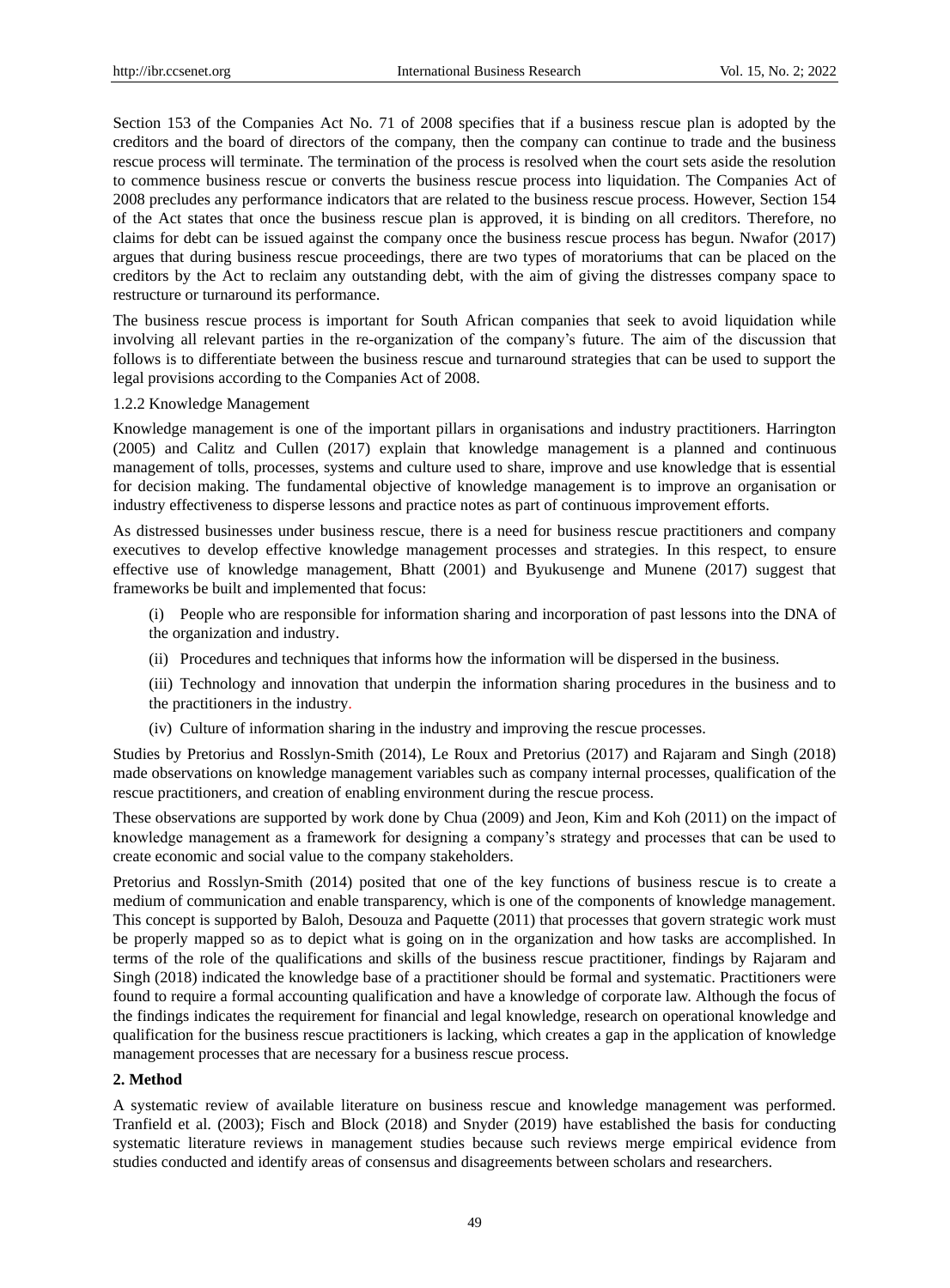The search strategy for mapping the study consisted of search strings and sources for inclusion and exclusion criteria. The search string was applied in title, abstract and keywords using "OR" and "AND" boolean operators that considered four (4) areas:

- Knowledge management,
- Business rescue in South Africa using Chapter 6 of the Companies Act of 2008,

The purpose of restricting the search to the last five years duration is to discover latest knowledge management initiatives and practices supporting the area business rescue and turnaround of distressed companies. The search string for this paper is shown in Table 1.

| Table 1. Search terms of the mapping search criteria of the study |
|-------------------------------------------------------------------|
|-------------------------------------------------------------------|

| <b>Search Areas</b>  | <b>Search Terms</b>                                                                                         |  |  |  |  |
|----------------------|-------------------------------------------------------------------------------------------------------------|--|--|--|--|
| Knowledge management | "Knowledge management" OR "knowledge practices"                                                             |  |  |  |  |
|                      | <b>Business rescue Chapter 6 of the Companies</b>   "Business rescue" AND "bankruptcy" OR "South Africa" OR |  |  |  |  |
| <b>Act of 2008</b>   | "insolvency"                                                                                                |  |  |  |  |

A phased approach was applied to collect material from scholarly databases. The following list of online databases were used in the search process are:

- (i) JSTOR online library
- (ii) Science Direct
- (iii) Emerald insight
- (iv) Wiley online library

The literature review comprised of English-based peer-reviewed articles, present in Science Direct, JSTOR, Emerald, and Wiley online libraries database, the following terms that are shown in Table 1. The selection criteria of the articles consist of one (1) inclusion criteria and five (5) exclusion criteria that are shown in Table 2.

Table 2. Search inclusion and exclusion criteria of the study

| <b>Criteria</b>           | <b>Description</b>                                     |
|---------------------------|--------------------------------------------------------|
| Inclusion criteria        | The article discusses knowledge management in business |
|                           | rescue or turnaround insolvency                        |
| <b>Exclusion criteria</b> | The article does not have an abstract                  |
|                           | The article is published as an abstract only           |
|                           | The article is not written in English                  |
|                           | The article was published before 2017                  |
|                           | The article is not based on a primary study            |

The initial outcome of the search resulted in 1 961 articles were retrieved from the online scholarly databases. The outcomes are illustrated in Figure 1, which indicate that Wiley had the most articles on all the search terms.



Figure 1. Initial search outcomes from databases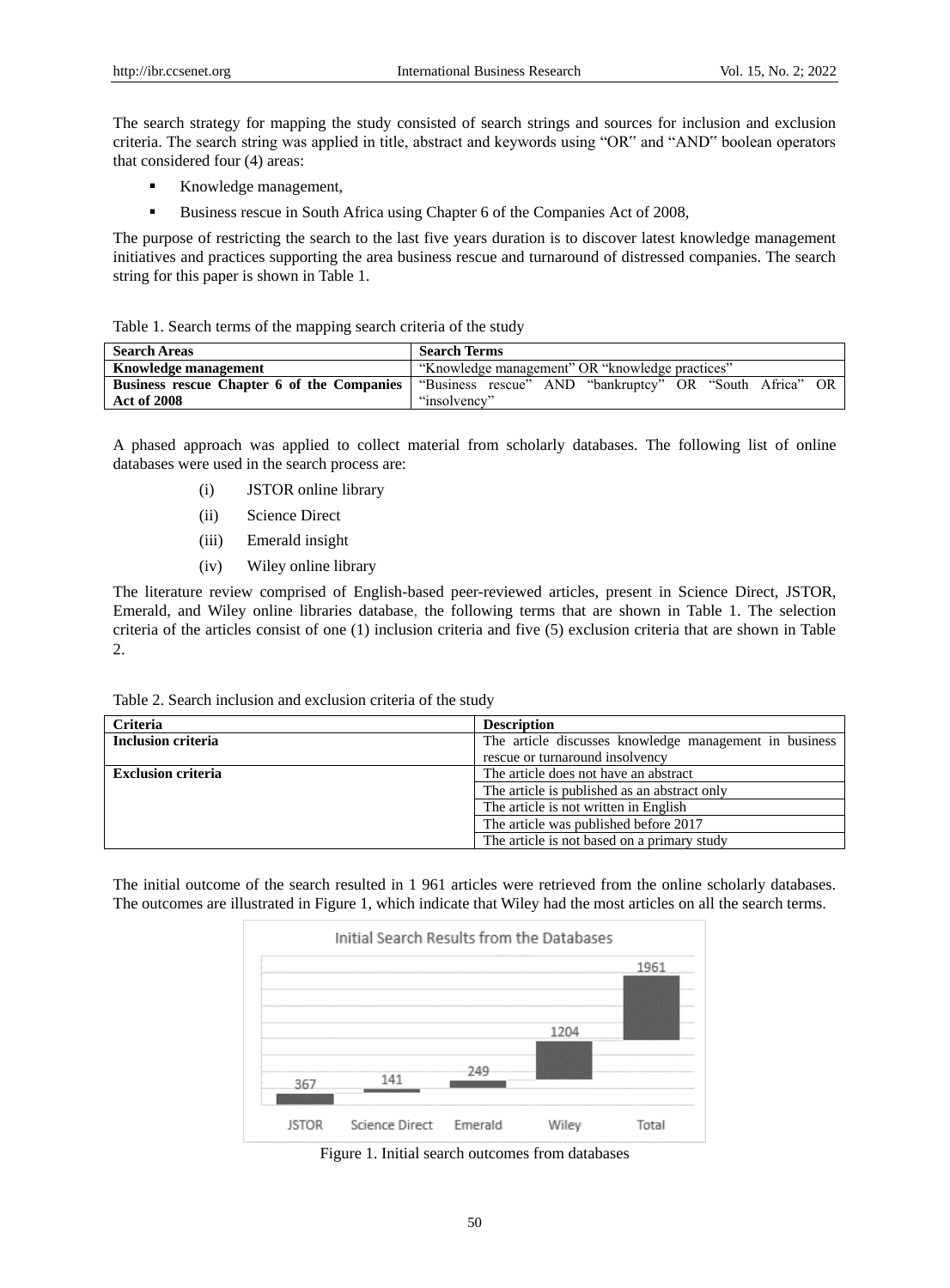Five exclusion criteria were applied to the results of the initial databases search. The first and second exclusion criteria allowed the researcher to select papers that were published in English and between 2017 and 2021. This criterion allowed the researcher to attain papers that have the most recent research on knowledge management practices in business rescue. The third and fourth criteria applied was on the removing papers that were not primary studies and didn"t have abstracts. The final and fifth criteria was applied whereby the researcher read the paper abstracts to check the relevance of the paper to the research objective of the study. The outcome of the exclusion criteria resulted in 12 papers, which are indicated in Figure 2.



Figure 2. Final search outcomes after application of elimination criteria

# **3. Results**

A descriptive analysis of the search findings was done on the 133 papers found on knowledge management and business rescue and the 12 papers that were specific to South Africa. Three areas that were descriptively analysed were:

- (i) Number of papers published per year between 2017 and 2021,
- (ii) Research methodology per paper, and
- (iii) Number of publications per journal.

Figure 3 presents the number of papers published per year between 2017 and 2021 on business rescue and knowledge management, which were not exclusively about the practices in South Africa. Figure 2 shows that most of the papers were published in 2017, with the highest number of works of 39 papers during 2017. The stable and consistent average papers of 23.5 papers per year between 2018 and 2021, is an indication that global interest on knowledge management and business rescue has not significantly grown.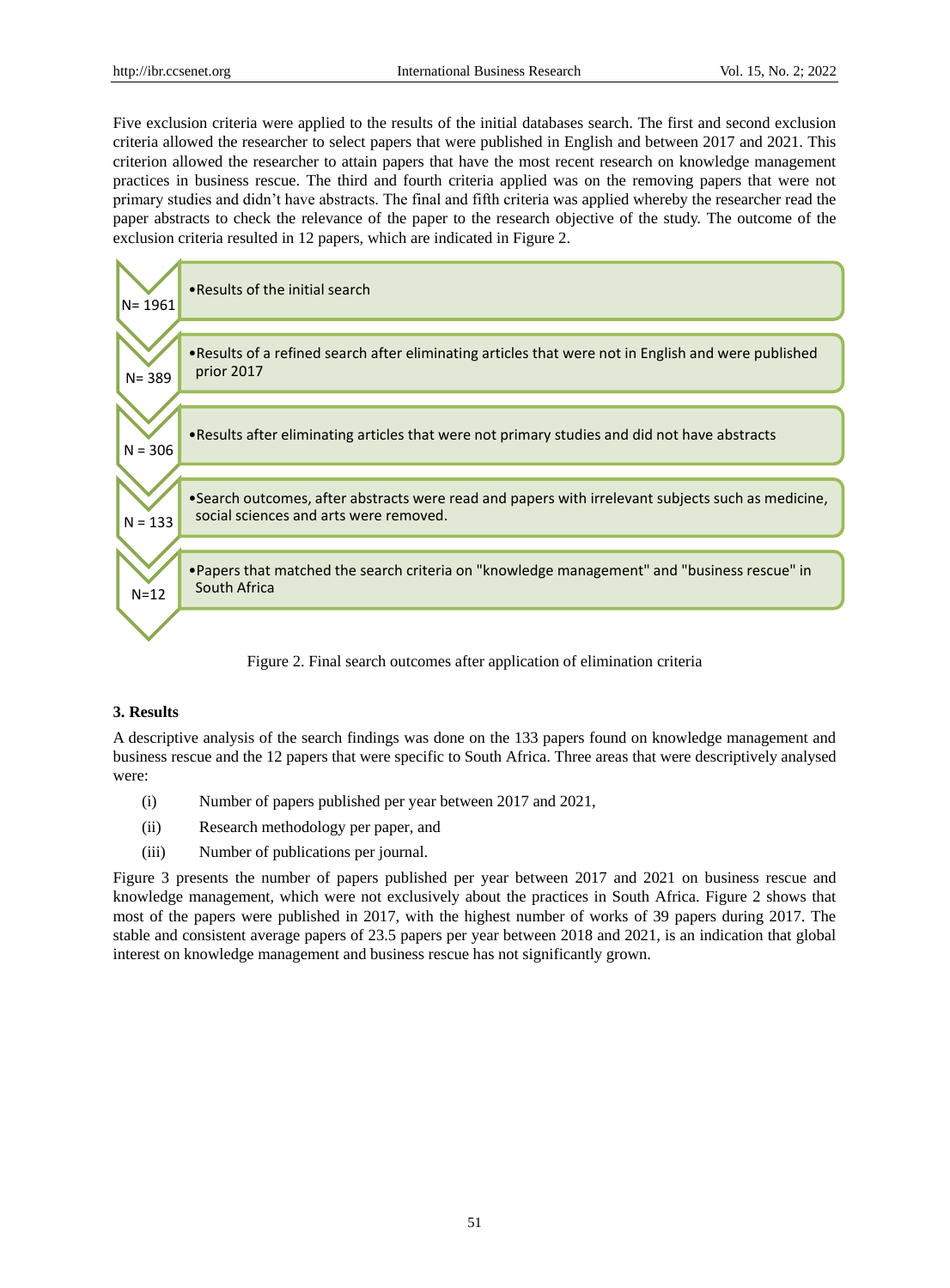

Figure 3. Number of papers published globally per year between 2017 and 2021

Figure 4 illustrates that a total of 12 papers were found to match the keywords of the refines search on knowledge management, business rescue and South Africa, which is a significant reduction of the 133 papers published globally in the same study areas. Highest number of 6 papers were published in 2018, as shown in figure 4. The interest and number of published papers has since declined from 2019 till 2020, which is an indication that new information is not being generated in these study areas.



Figure 4. Number of papers published about South Africa per year between 2017 and 2021

Figure 5 depicts the distribution of papers on South Africa, knowledge management and business rescue per methodology used. Majority of the paper used qualitative research to gather primary data from business rescue practitioners and executives who are responsible for implementing knowledge management in South African distressed companies.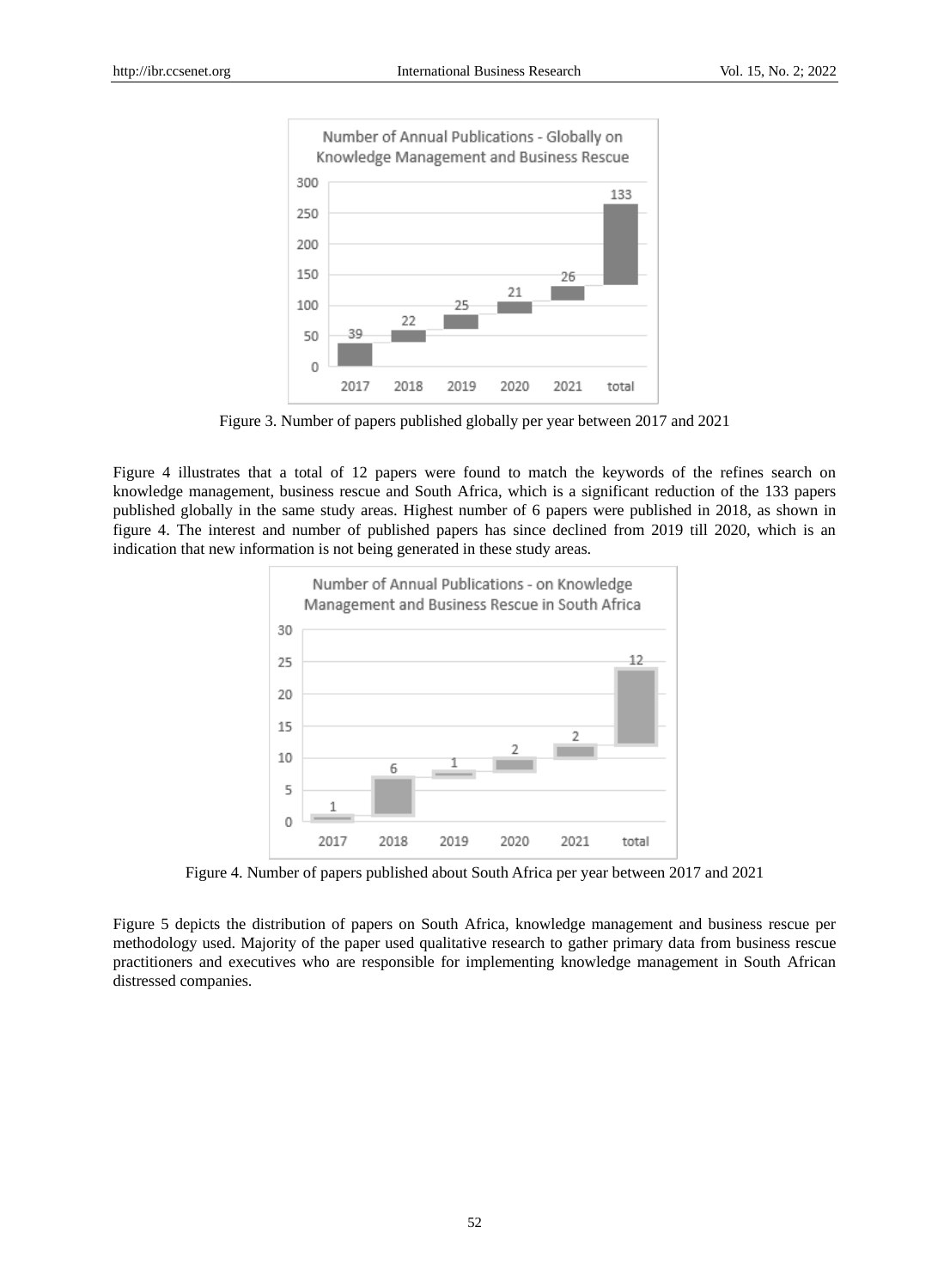

Figure 5. Research methodology used in the papers published about South Africa per year between 2017 and 2021

Table 3 and 4 presents a frequency of articles published per journal per year. Table 3 shows the number of articles published on South African business rescue and knowledge management. Data indicates that there is no journal that consistently publishes relevant paper on this subject on a yearly basis. Globally, the International Insolvency Review Journal has consistently published the highest number of papers, as indicated in Table 4.

|  |  |  |  |  | Table 3. Number of papers published on South African business rescue and knowledge management |
|--|--|--|--|--|-----------------------------------------------------------------------------------------------|
|  |  |  |  |  |                                                                                               |

| <b>Journal Name</b>                                              | 2017 | 2018 | 2019 | 2020 |  |
|------------------------------------------------------------------|------|------|------|------|--|
| <b>Journal of Economic and Financial Sciences</b>                |      |      |      |      |  |
| <b>Corporate Board: Role Responsibilities and Composition</b>    |      |      |      |      |  |
| <b>South African Journal of Accounting Research</b>              |      |      |      |      |  |
| Acta Commercii - Independent Research Journal in the             |      |      |      |      |  |
| <b>Management Sciences</b>                                       |      |      |      |      |  |
| <b>South African Journal of Economic and Management Sciences</b> |      |      |      |      |  |
| <b>South African Journal of Business Management</b>              |      |      |      |      |  |

As illustrated in table 4, other than the International Insolvency Review Journal, there are no academic journals with a notoriously high concentration of papers. However, despite the lack of annual homogeneity of the business rescue and knowledge management research publications, it is possible to identify that the stable growth in research paper production.

| Table 4. Number of papers published on business rescue and knowledge management globally |  |  |  |  |
|------------------------------------------------------------------------------------------|--|--|--|--|
|                                                                                          |  |  |  |  |

| 2017 | 2018 | 2019 | 2020 | 2021 |  |
|------|------|------|------|------|--|
|      |      |      |      |      |  |
|      |      |      |      |      |  |
|      |      |      |      |      |  |
|      |      |      |      |      |  |
|      |      |      |      |      |  |
|      |      |      |      |      |  |
|      |      |      |      |      |  |
|      |      |      |      |      |  |
|      |      |      |      |      |  |
|      |      |      |      |      |  |
|      |      |      |      |      |  |
|      |      |      |      |      |  |
|      |      |      |      |      |  |
|      |      |      |      |      |  |
|      |      |      |      |      |  |
|      |      |      |      |      |  |
|      |      |      |      |      |  |
|      |      |      |      |      |  |
|      |      |      |      |      |  |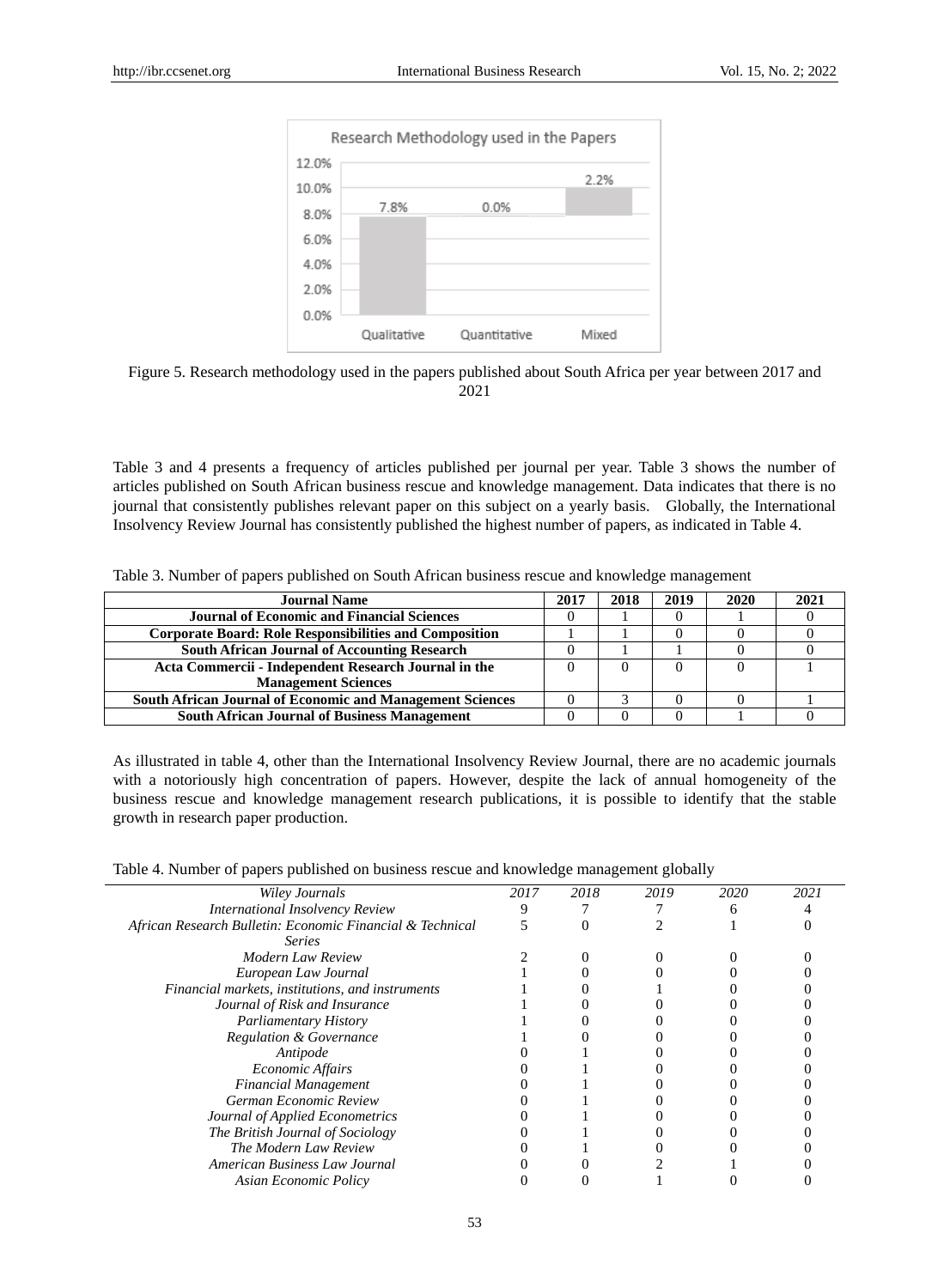| Contemporary Accounting Research                                           | 0                   | 0                | 1                   | 1                    | 0                |
|----------------------------------------------------------------------------|---------------------|------------------|---------------------|----------------------|------------------|
| Journal of the Royal Anthropological Institute                             | 0                   | 0                | 1                   | $\theta$             | 0                |
| Journal of Applied Corporate Finance                                       | 0                   | 0                | $\boldsymbol{0}$    | 1                    | 0                |
| Journal of Future Markets                                                  | 0                   | 0                | $\boldsymbol{0}$    | 1                    | 0                |
| Journal of Money, Credit and Banking                                       | 0                   | 0                | $\mathbf{0}$        | 1                    |                  |
| <b>Mathematical Finance</b>                                                | 0                   | $\mathbf{0}$     | $\boldsymbol{0}$    | 1                    | 0                |
| Journal of Applied Social Psychology                                       | $\overline{0}$      | $\mathbf{0}$     | $\mathbf{0}$        | $\mathbf{0}$         | 1                |
| <b>Middle East Policy</b>                                                  | $\theta$            | $\Omega$         | $\mathbf{0}$        | $\Omega$             | 1                |
|                                                                            |                     |                  |                     |                      |                  |
|                                                                            |                     |                  |                     |                      |                  |
| <b>Emerald Journals</b>                                                    | 2017                | 2018             | 2019                | 2020                 | 2021             |
| Journal of Financial Regulation and Compliance                             | 1                   | $\boldsymbol{0}$ | $\mathbf{0}$        | $\mathbf{0}$         | $\bf{0}$         |
| International Journal of Law and Management                                | 0                   | 2                | 0                   | 0                    | $\boldsymbol{0}$ |
| Journal of Management History                                              | 0                   | 1                | $\theta$            | $\theta$             | 0                |
| International Journal of Managerial Finance                                | 0                   | $\mathbf{0}$     | 1                   | $\theta$             | 0                |
| Management Research Review                                                 | 0                   | 0                | 1                   | $\theta$             | $\Omega$         |
| Accounting, Auditing and Accountability Journal                            | 0                   | 0                | 1                   | $\theta$             | 1                |
| Qualitative Research in Financial Markets                                  | 0                   | $\mathbf{0}$     | $\mathbf{0}$        | $\theta$             | 1                |
| International Journal of Social Economics                                  | 0                   | 0                | $\boldsymbol{0}$    | $\theta$             | 1                |
| Journal of Economic and Administrative Sciences                            | $\overline{0}$      | $\theta$         | $\mathbf{0}$        | $\theta$             | 1                |
|                                                                            |                     |                  |                     |                      |                  |
| <b>Science Direct Journals</b>                                             | 2017                | 2018             | 2019                | 2020                 | 2021             |
| Journal of economic dynamics and control                                   | 1                   | $\mathbf{0}$     | $\mathbf{0}$        | $\mathbf{0}$         | 0                |
| <b>Decision Support Systems</b>                                            | 1                   | $\mathbf{0}$     | 0                   | $\theta$             | 0                |
| European Journal of Operational Research                                   | 1                   | $\mathbf{0}$     | $\boldsymbol{0}$    | $\theta$             | 0                |
| Journal of Cleaner Production                                              | 1                   | 0                | $\boldsymbol{0}$    | $\theta$             | $\overline{0}$   |
| Journal of Financial Intermediation                                        |                     | 0                | $\mathbf{0}$        | 1                    | 0                |
| The British Accounting Review                                              |                     | 0                | $\boldsymbol{0}$    | $\mathbf{0}$         | 0                |
| Journal of Macroeconomics                                                  | 1                   | 0                | $\mathbf{0}$        | $\theta$             | $\overline{0}$   |
| The Spanish Review of Financial Economy                                    |                     | 0                | $\mathbf{0}$        | $\Omega$             | $\Omega$         |
| Japan and the World                                                        | 0                   | 1                | 0                   | $\theta$             | 0                |
| Journal of Corporate Finance                                               | 0                   | 1                | 1                   | 1                    | 1                |
| International Review of Financial Analysis                                 | 0                   |                  | $\theta$            | $\theta$             | 0                |
| <b>Research in Transportation Economics</b>                                | 0                   | 1                | $\boldsymbol{0}$    | $\mathbf{0}$         | $\boldsymbol{0}$ |
| Journal of Financial Economics                                             | 0                   | 0                | 1                   | $\theta$             | $\boldsymbol{0}$ |
| Journal of Business Research                                               | 0                   | 0                | 1                   | $\Omega$             | $\overline{c}$   |
| <b>Transport Policy</b>                                                    | 0                   | 0                | 1                   | $\theta$             | $\boldsymbol{0}$ |
| North American Journal of Economics and Finance                            | 0                   | 0                | 1                   | $\theta$             | $\overline{0}$   |
| Economic Systems                                                           | 0                   | 0                | 1                   | $\Omega$             | $\theta$         |
| Journal of economic behavior and organization                              | 0                   | 0                | $\boldsymbol{0}$    | 1                    | 0                |
|                                                                            | 0                   | 0                | $\theta$            | 1                    | 1                |
| Journal of international financial markets, institutions and money         | 0                   | 0                | $\mathbf{0}$        |                      | 0                |
| Pacific-Basin Finance Journal<br>Quarterly Review of Economics and Finance | 0                   | 0                | $\boldsymbol{0}$    | 1                    | 0                |
|                                                                            | 0                   | 0                | $\theta$            | $\theta$             | $\overline{c}$   |
| International Review of Law and Economics                                  | $\Omega$            | 0                | 0                   | $\Omega$             | 3                |
| Journal of Financial Stability                                             |                     |                  |                     |                      |                  |
| Physica, Statistical Mechanics and Its Application                         | 0                   | 0                | 0<br>$\overline{0}$ | $\boldsymbol{0}$     |                  |
| <b>Economic Modelling</b><br><b>Annals of Tourism Research</b>             | $\overline{0}$<br>0 | 0<br>0           | 0                   | $\theta$<br>$\theta$ |                  |
|                                                                            |                     |                  |                     |                      |                  |
| International Review of Economics and Finance                              | 0                   | $\mathbf{0}$     | 0                   | $\mathbf{0}$         |                  |
| Journal of Comparative Economics                                           | 0                   | $\boldsymbol{0}$ | $\boldsymbol{0}$    | $\mathbf{0}$         | 1                |
| Heliyon                                                                    | $\overline{0}$      | $\mathbf{0}$     | $\mathbf{0}$        | $\theta$             | 1                |
| <b>JSTOR Journals</b>                                                      | 2017                | 2018             | 2019                | 2020                 | 2021             |
| Journal of Economic Perspectives                                           | 2                   | $\boldsymbol{0}$ | $\mathbf{0}$        | 1                    | 0                |
| Journal of Business Ethics                                                 | 1                   | 0                | $\boldsymbol{0}$    | $\boldsymbol{0}$     | 0                |
| Columbia Law Review                                                        | 1                   | 0                | $\mathbf{0}$        | 1                    | 0                |
| University of Chicago Law Review                                           | 1                   | 0                | 0                   | $\mathbf{0}$         | 0                |
| World Review of Political Economy                                          | $\overline{c}$      | 1                | 1                   | $\theta$             | 0                |
| National Tax Journal                                                       | 1                   | $\mathbf{0}$     | 0                   | $\mathbf{0}$         | 0                |
| <b>Harvard Law Review</b>                                                  | 1                   | $\mathbf{0}$     | $\boldsymbol{0}$    | $\mathbf{0}$         | $\theta$         |

A thematic analysis of the search findings was done on the papers found on knowledge management and business rescue in South Africa. Thematic analysis was conducted to classify and present themes found in the papers during the review. Guest, Namey and Chen (2020) state that thematic analysis offers an opportunity to understand issues arising from research more widely.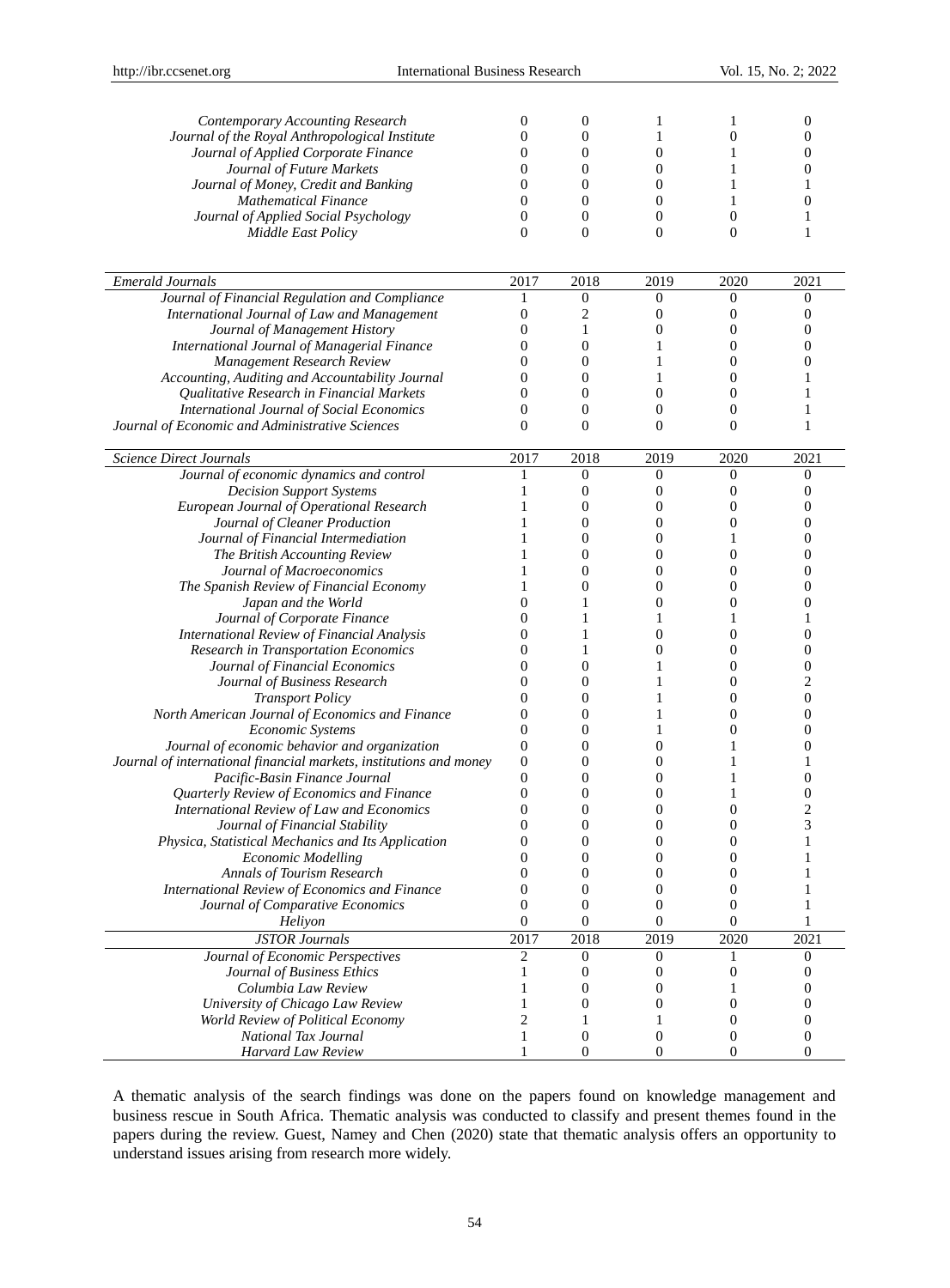

Figure 6. Themes found in the papers published about South Africa business rescue and knowledge management

As illustrated in figures 6, three main knowledge management themes emerged which were: culture, people and procedure. Data in figure 6 indicates that 53% of the papers focused on the "procedure" theme which specifically focused on the business rescue procedure that is outlined in the Companies Act No.71 of 2008. There were not findings that indicated that there is lack of research interest in technology and innovation pillar of knowledge management in the business rescue process.

#### **4. Discussion**

The systematic literature review revealed two main insights on business rescue in South Africa. First, business rescue is a relatively new concept that is rooted in past legislation on insolvency. The business rescue Act was promulgated in 2008 and therefore not surprising that there was very little peer-reviewed research on the subject. Researchers were found to be optimistic about the theoretical application of the business rescue process, and positive perceptions of its impact from the qualitative studies that were conducted.

Secondly, the review indicated that there is interest to research the link between knowledge management and business rescue. This suggest that the application and integration knowledge management pillars (i.e. people, procedure, technology and innovation) into business rescue practices is yet to mature in South Africa. The analysis indicates that there is a need to strengthen the process of developing gatekeepers of how innovation, technologies and procedures are implemented and shared between business rescue practitioners and executives on an organizational level, and an industry level.

Thirdly, studies by Pretorius (2013), Conradie and Lamprecht (2015), and Naidoo, Patel, and Padia (2018) documented the need for performance indicators that will measure the financial and operational performance of the companies, pre, and post-rescue process. The effectiveness of business rescue strategies can only be measured when the key business performance indicators are measured before the decline and distress of the company and after the implementation of the business rescue strategy.

This finding is in line with Section 128(f) of Chapter 6 of the South African Companies Act No. 71 of 2008, which describes financial distress as "the reasonable likelihood that a company will be unable to pay its debts within the immediate six months or is almost certain to become insolvent within the immediate six months.

Findings from the articles by Rosslyn-Smith, de Abreu and Pretorius (2019), Lusinga and Fairhurst (2020); and Ramnamum, Pillay and Rajaram (2020) indicate that financial and stakeholder relations decisions made by the business rescue practitioner determine the future capital structure of the company, once it emerges from business rescue process. These studies asserted the experience and reputation of the business rescue practitioner in undertaking managerial and fiduciary responsibilities that can either strengthen the company"s balance sheet or lead to liquidation. These responsibilities are stated in Chapter 6 of the Companies Act No. 71 of 2008, which requires a business rescue practitioner to consider whether there is any reasonable prospect of the company being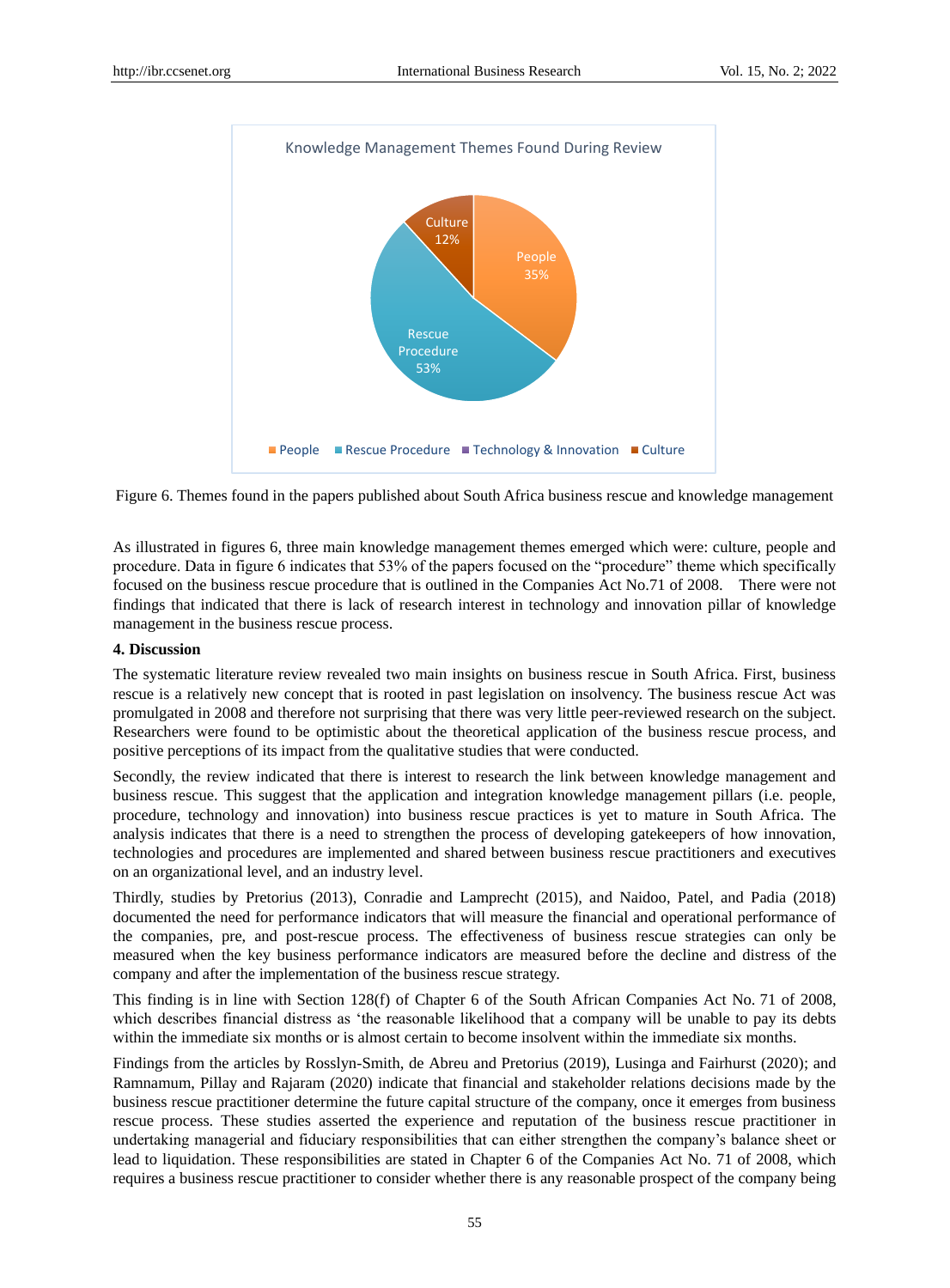rescued. The management of the company"s business activities is therefore placed under the temporary supervision of the business rescue practitioner.

Currently, other than the directives in Chapter 6 of the Companies Act of 2008, literature findings do not indicate a preferred business rescue model for companies that is appropriate for application within the constraints of the Companies Act. Section 128(b) of this legislation generically describes the business rescue process as "proceedings to facilitate the rehabilitation of a company that is financially distressed" by providing for:

- (i) The temporary supervision of the company and the management of its affairs, business and property,
- (ii) A temporary moratorium on the rights of claimants against the company or in respect of property in its possession; and
- (iii) The development and implementation, if approved, of a plan to rescue the company by restructuring its affairs, business, property, equity, debt, and other liabilities in a manner that maximizes the likelihood of the company continuing in existence on a solvent basis or; if it is not possible for the company to so continuing in existence, results in a better return for the company"s creditors or shareholders that would result from the immediate liquidation of the company".

Despite the findings made from the systematic literature review, one of the challenges from literature was the lack of longitudinal research data, as literature was mainly based on cross-sectional data. Rajulton (2001) and Setia (2016) state that cross-sectional data is usually collected at one point in time, as a snapshot view of the issue being studied at a particular time. In the literature analyzed, cross-sectional data was recorded in most of the studies in form of surveys, with a new sample on each occasion.

The limitations of repeated cross-sectional data are its inappropriateness for studying developmental patterns within cohorts and its inability to resolve issues of causal order (Zheng, 2015). These limitations are caused by the fact that in a repeated cross-sectional design, the same cases are neither measured repeatedly nor for multiple periods (Setia, 2016). For instance, most of the literature mentions the responsibilities and activities of the business rescue practitioner whereby data was collected through a cross-sectional qualitative research design. Based on the findings, it is difficult to determine whether the learning from previous studies was incorporated into new generation studies or used to develop practice notes which could be annexed to the Companies Act No. 71 of 2008. The accomplishment of such work would require future studies to have a combination of longitudinal and cross-sectional data designs. Rajulton (2001) posited that longitudinal research focuses on "how people change" and the people"s response to change. Although this approach has been more widely used in quantitative social studies to measure the objective aspects of change through dimensions such as time, it is recommended for future studies on the business rescue process.

## *4.1 Implications*

Based on the preceding literature review on business rescue and incorporation of knowledge management, several implications on theory and practice can be identified.

The review led the researcher to conclude that some patterns on the adoption of knowledge management in business rescue process can be observed. The pattern that was observed was on the extent to which different aspects of knowledge management are implemented during the rescue process.

The review indicated that there is less focus on defining the culture of how business rescue is done. Emphasis on culture in institutions and industry organisations can be regarded as a form of tacit knowledge that Harlow (2008) and Peet (2012) describes as a code of how things are done and is internal to the institution.

Business rescue practitioners are often unaware of the knowledge they possess or are incapable of expressing something that for them in natural and obvious. Adopting tacit knowledge as a requirement for practitioners by industry organisations can be one of the ways of transferring tacit knowledge and preventing the loss of this knowledge through turnover or death of practitioners.

Another pattern that was observed was that knowledge management within business rescue processes is seen as a combination of people, procedure and technological interactions. This interaction is part of the process-oriented approach in knowledge management as discussed by Nonaka and Takechi (1995). The process-oriented knowledge management approach focuses on both tacit and explicit knowledge. Research by Jelavic (2011) indicated that a process approach in knowledge management was key in organisations and industry institutions degree of adopting and adapting of current and new knowledge management practices for long-term sustainability.

This study therefore contributes towards extending literature on knowledge management in the business rescue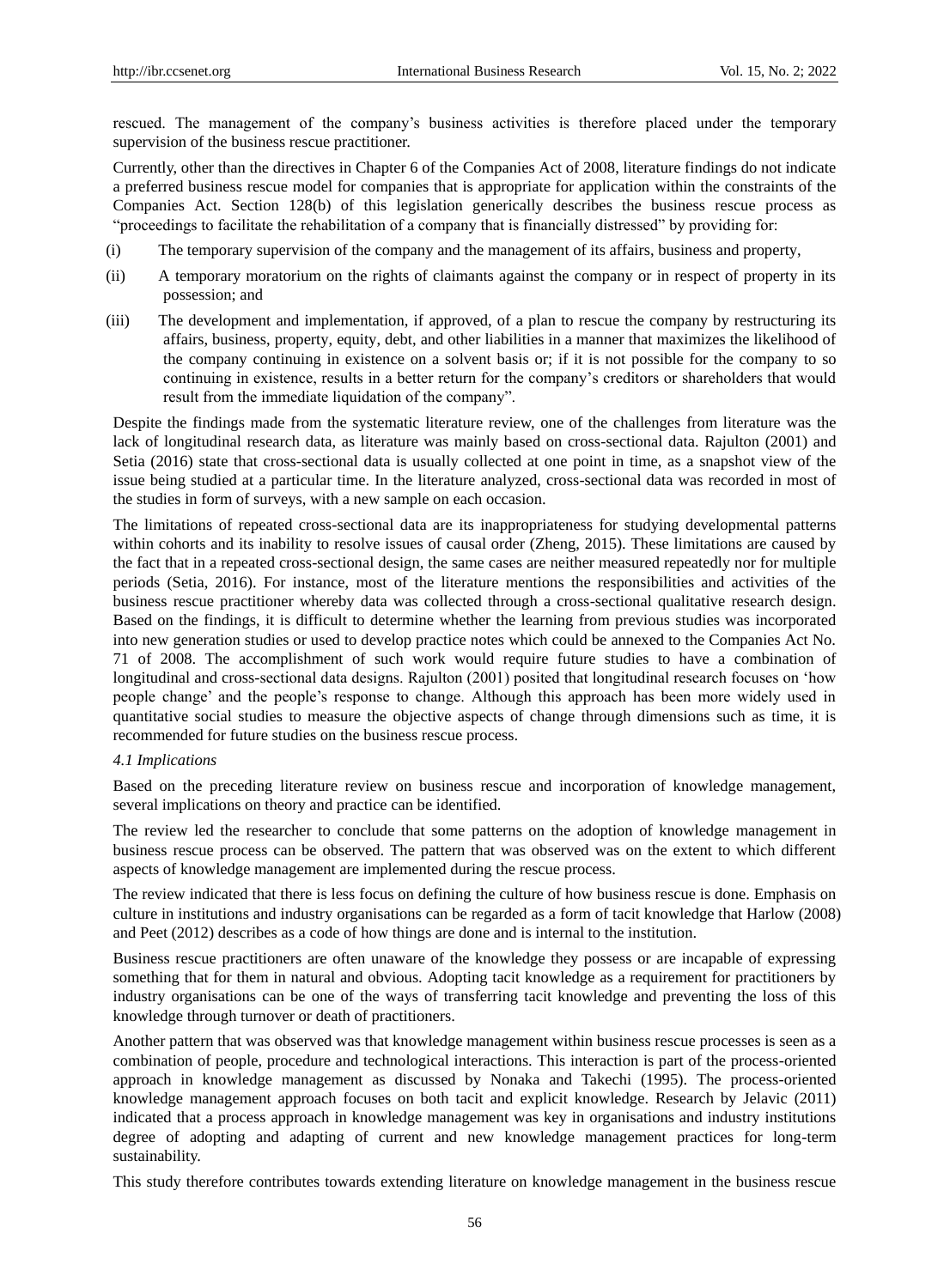fraternity. The results of this study provide business rescue practitioners and managers with insights into how to incorporate or improve their organizational effectiveness when implementing business rescue.

## **5. Conclusion**

The research on the business rescue process has not significantly accumulated since 2008, and literature has remained disjointed resulting in an increasing number of business rescue cases being unresolved year on year.

The business rescue law was designed to alleviate the challenges facing distressed companies. For this purpose, a systematic review of academic literature on the business rescue process and the integration of knowledge management in the process was conducted. The literature analysis highlighted; the lack of longitudinal research data which can be used to develop practice notes and guidelines for the business rescue practitioners; and finally, that the business rescue process is currently underpinned by knowledge management concepts that have little academic research to support it. Based on the literature analysis, it is clear that more research is needed in the application and knowledge management of the business rescue directives in the Companies Act No.71 of 2008.

## **References**

- Aviazian, V., & Zhou, S. (2012). Is Chapter 11 Efficient? *Financial Management Journal, 4*(1). https://doi.org/10.1111/j.1755-053X.2012.01196.x
- Baloh, P., Desouza, K., & Paquette, S. (2011). *The Concept of Knowledge Management: Introduction.* New York, Neal-Schuman Publishers.
- Beuthin, R., & Luiz, S. (2000). *Winding Up. Beuthin's Basic Company Law* (3rd ed.). Durban: Butterworth Publisher.
- Bhatt, G. (2001). Knowledge Management in Organisations: Examining the Interaction between Technologies, Techniques and People. *Journal of Knowledge Management, 5*(1). https://doi.org/10.1108/13673270110384419
- Byukusenge, E., & Munene, E. (2017). Knowledge Management and Business Performance: Does Innovation Matter? *Cogent Business and Management, 4*(1). https://doi.org/10.1080/23311975.2017.1368434
- Calitz, A., & Cullen. M. (2017). The Application of a Knowledge Management Framework to Automotive Original Component Manufacturer. *Interdisciplinary Journal of Information Knowledge and Management, 12.* https://doi.org/10.28945/3897
- Chua, A. (2009). The Dark side of Successful Knowledge Management Initiatives. *Journal of Knowledge Management, 13*(4). https://doi.org/10.1108/13673270910971806
- Conradie, S., & Lamprecht, C. (2015). Business Rescue: How can its Success be Evaluated at Company Level. *South African Business Review Journal, 19*(3).
- De Abreu, N., & Rosslyn-Smith, W. (2021). Investigating the Direct Costs of Business rescue. *Acta Commercii, 21*(1). https://doi.org/10.4102/ac.v21i1.903
- de Clercq, B., Evans, R., Abrie, W., & Graham, C. (2011). *Schedule 1: Insolvent Act no 24 of 1936. Insolvent Estates*. Pretoria: Government Printers.
- Fair, D., & Raymond, R. (1993). *The New Europe: The Evolving Economic and Financial Systems in The East and West:* Springer Science. https://doi.org/10.1007/978-94-011-1741-8
- Finch, B. (2012). *Insolvency and Financial Distress: How to Avoid It and Survive It*. New York. Bloomsbury.
- Fisch, C., & Block, J. (2018). Six Tips for your Systematic Literature Review in Business and Management Research. *Management Review Quarterly Journal, 68.* https://doi.org/10.1007/s11301-018-0142-x
- Guest, G., Namey, E., & Chen, M. (2020). A Simple Method to Assess and Report Thematic Saturation in Qualitative Research*. PLOS One online Journal, 15*(5). https://doi.org/10.1371/journal.pone.0232076
- Harlow, H. (2008). The Effect of Tacit Knowledge on Firm Performance. *Journal of Knowledge Management, 56*(2), 145-152. https://doi.org/10.1108/13673270810852458
- Harrington, H. (2005). The Five Pillars of Organisational Excellence. *Handbook of Business Strategy, 6*(1), 107-114. https://doi.org/10.1108/08944310510557116
- Jeon, S., Kim, Y., & Koh, J. (2011). An Integrative Model for Knowledge Sharing in Communities of Practice. *Journal of Knowledge Management, 15*(2). https://doi.org/10.1108/13673271111119682
- Lamprecht, C., & Van Wyk, H. (2020). Context-Specific Indicators to Guide the Judgement of a Going Concern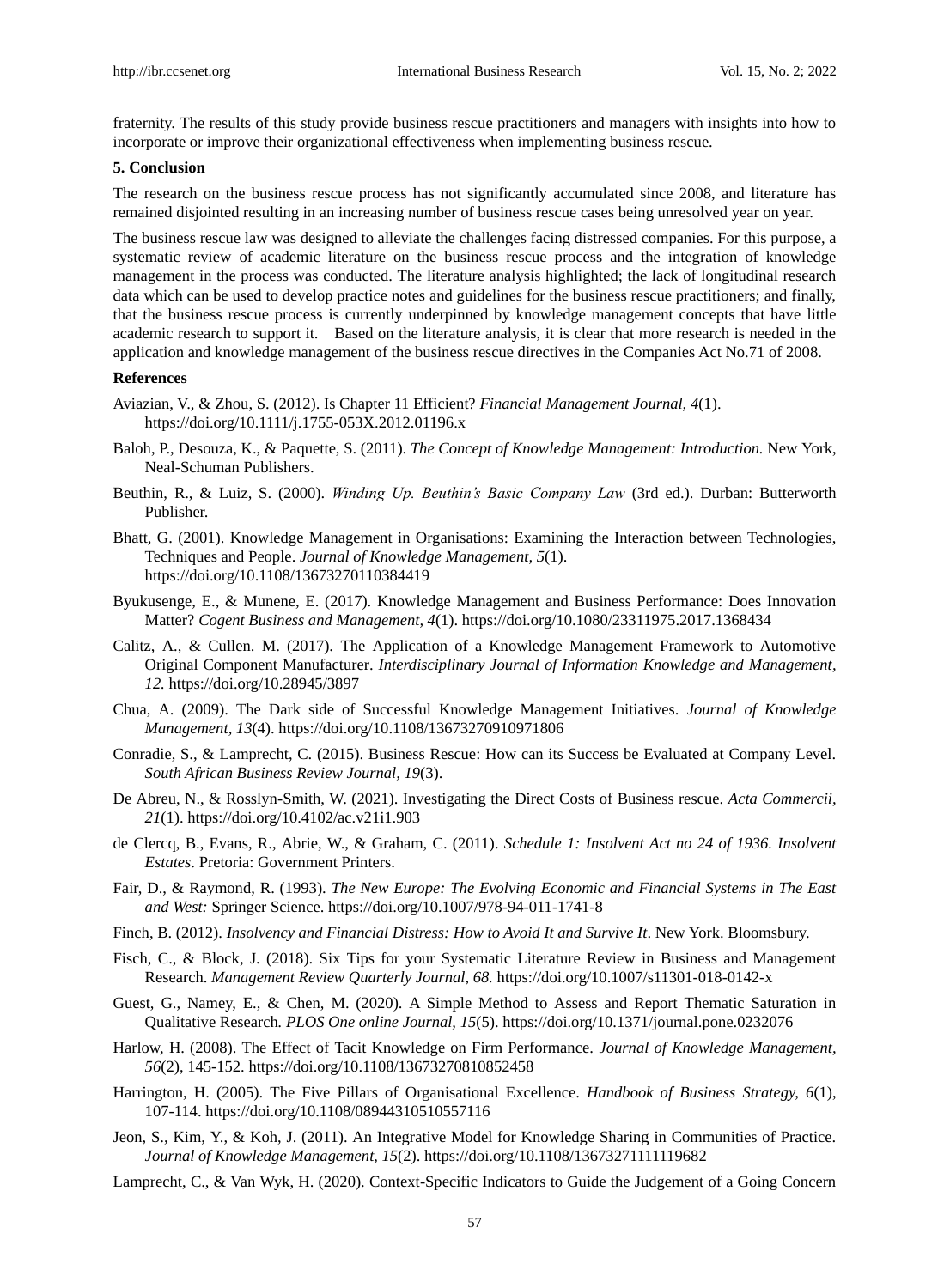for a Company in Business Rescue. *Journal of Economic and Financial Sciences, 13*(1). https://doi.org/10.4102/jef.v13i1.483

- Le Roux, A., & Pretorius, M. (2017). *Exploring Entrepreneurial Learning During Formal Business Rescue Processes: Insight from The South African Experience.* South African Journal of Human Resources 2017.
- Lebeloane, V. (2017). *An Evaluation of Business Rescue Plans Based on Business Rescue Principles and Guidelines to Determine Leading Indicators of Business Rescue Outcomes*. Pretoria, University of Pretoria
- Lusinga, D., & Fairhurst, K. (2020). Role of Stakeholders in Business Rescue. *South African Journal of Business Management*, *51*(1). https://doi.org/10.4102/sajbm.v51i1.1957
- Mpofu, K., Nwafor, A., & Selala, K. (2018). Exploring the Role of the Business Rescue Practitioner in Rescuing a Financially Distressed Company. *Journal of Corporate Board: Role, Duties and Composition, 14*(2). https://doi.org/10.22495/cbv14i2art2
- Naidoo, T., Patel, A., & Padia, N (2018). Business Rescue Practices in South Africa. *Journal of Economic and Financial Services, 11*(1). https://doi.org/10.4102/jef.v11i1.188
- Newton, N. (2009). *Bankruptcy and Insolvency Accounting: Practice and Procedure* (7th ed.). Hoboken, John Wiley & Sons.
- Ngobeni, M. (2016). Critical Analysis of Section 153 (I) (A) (II) In *Whose Interest Do Creditors Act During Business Rescue Proceedings*, Pretoria, University of Pretoria.
- Nwafor, A. (2017). Moratorium in Business Rescue Scheme and the Protection of Company"s Creditors. *Journal of Corporate Board: Role, Duties and Composition*, *13*(1). https://doi.org/10.22495/cbv13i1p6
- Paul, J. (2010). *Business Environment: Text and Cases*. New Delhi: Tata McGraw Hill.
- Peet, M. (2012). Leadership Transitions Tacit Knowledge Sharing and Organizational Generativity. *Journal of Knowledge Management, 16*(2012), 45-60. https://doi.org/10.1108/13673271211198936
- Pretorius, J. (2008). Companies Act 61 of 1973. *Companies Act of 1973 and Close Corporation Act of 1984*. Pretoria: Juta.
- Pretorius, J., Delport, P., Havenga, M., & Vermaas, M. (1991). Winding-up: Judicial Management: Corporate Delinquents. (5th ed.) *Hahlo's South African Company Law through the Cases: A Source Book.* Cape Town: Juta & Co.
- Pretorius, M. (2008). Critical Variables of Business Failure: *A Review and Classification Framework*, Pretoria: University of Pretoria.
- Pretorius, M. (2013). Tasks and Activities of The Business Rescue Practitioners: A Strategy as Practice Approach. *South African Business Review Journal, 17*(3).
- Pretorius, M., & Rosslyn-Smith, W. (2014). Expectations of Business Rescue Plan: International Directives for Chapter 6 Implementation. *South African Business Review Journal, 18*(2). https://doi.org/10.25159/1998-8125/5681
- Rajaram, R., & Singh, A. (2018). Competencies for Effective Management of Legislated Business Rehabilitations. *South African Journal of Economics and Management Sciences, 21*(1). https://doi.org/10.4102/sajems.v21i1.1978
- Rajulton, F. (2001). Special Issue on Longitudinal Methodology. *Canadian Studies on Population, 28*(2). https://doi.org/10.25336/P6W897
- Ramnamum, K., Pillay, S., & Rajaram, R. (2019). Ascertaining the Impact of Post-Commencement Finance on Business Rescue in Kwazulu Natal. *Academy of Accounting and Financial Studies Journal, 24*(6).
- Rosslyn-Smith, W., de Abreu, N., & Pretorius, M. (2020). Exploring the Indirect Costs of a Firm in Business Rescue. *South African Journal of Accounting Research, 34*(1). https://doi.org/10.1080/10291954.2019.1667647
- Setia, M. (2016). Methodology Series Module: Cross-Sectional Studies. *Indian Journal of Dermatology, 61*(3)*.* https://doi.org/10.4103/0019-5154.182410
- Shein, J. (2011). Reversing the Slide: *A Strategic Guide to Turnaround and Corporate Renewal*. London: John Wiley and Sons.
- Snyder, H. (2019). Literature Review as a Research Methodology: An Overview and Guidelines. *Journal of*